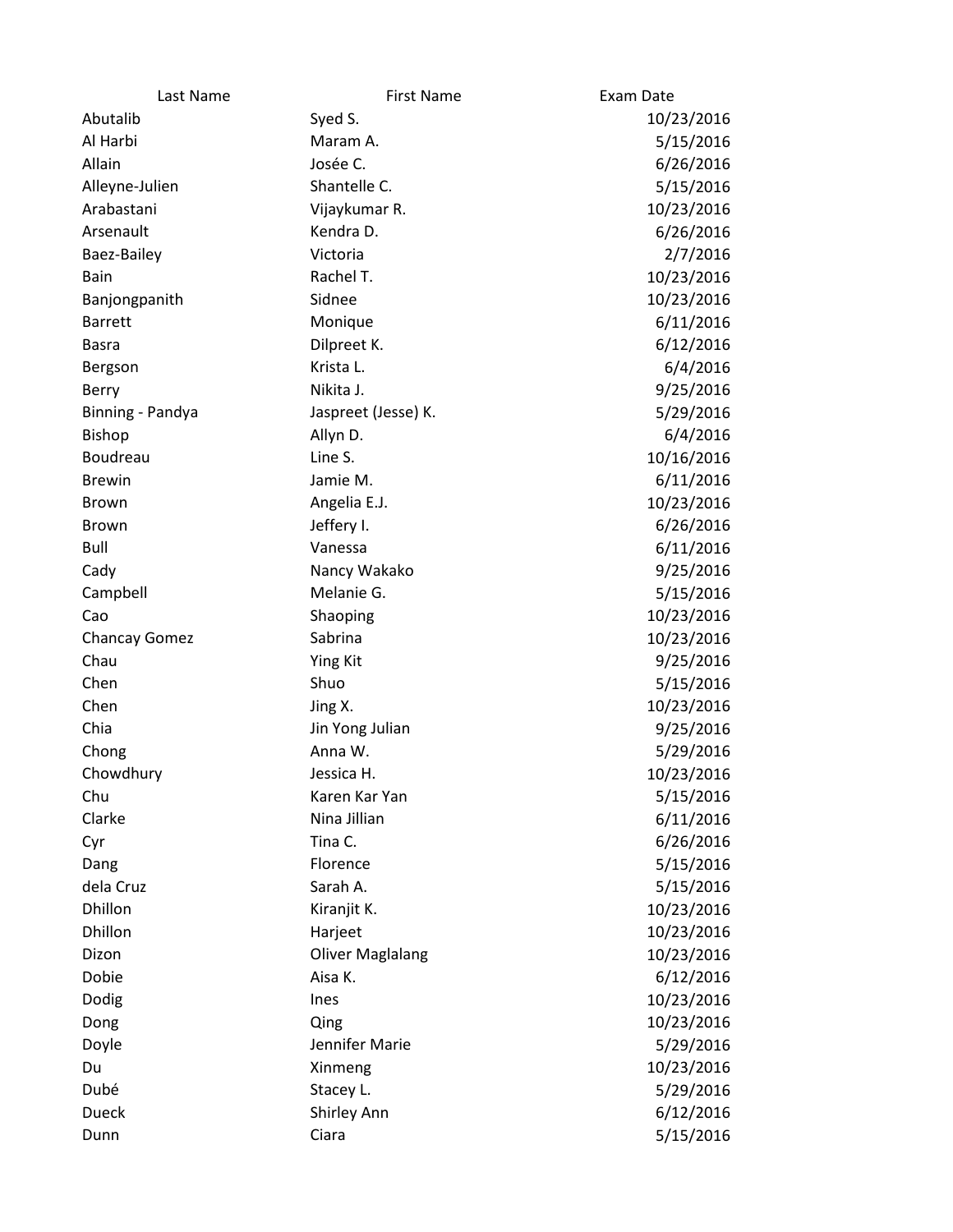| <b>Dupuis</b>      | Joanne                | 10/23/2016 |
|--------------------|-----------------------|------------|
| Eisenkirch         | Michelle              | 6/5/2016   |
| Erber              | Carly Irene           | 10/23/2016 |
| Fan                | Ning Zizi             | 10/23/2016 |
| Feng               | Yanbin                | 9/25/2016  |
| Fennell            | Andrea D.             | 6/26/2016  |
| Filion             | Kristen L.A.          | 10/23/2016 |
| Fitzpatrick        | Lindsay R.A.          | 6/26/2016  |
| Garnett            | Maddison L.           | 6/26/2016  |
| Ghali              | Nanci                 | 5/29/2016  |
| Gill               | Ramanjeet K           | 10/23/2016 |
| <b>Gomez Medel</b> | Iran G.               | 5/15/2016  |
| Greensides         | Shara E.              | 10/23/2016 |
| Guan               | Lin                   | 10/23/2016 |
| Gubbe              | Tia S.                | 6/12/2016  |
| Hadwen             | Sarah L.              | 5/15/2016  |
| Hapton             | Blaire A.             | 10/23/2016 |
| Hassan             | Rand                  | 10/23/2016 |
| Hayes              | Sarah-Beth            | 6/26/2016  |
| Henderson          | Meaghan B.G.          | 6/26/2016  |
| Heng               | Mey Chen              | 5/15/2016  |
| Hensler            | Erin G.               | 6/11/2016  |
| Henstridge         | Andrew S.             | 5/15/2016  |
| Hwang              | Kyu Han               | 6/26/2016  |
| Ismail             | Zaynab                | 10/23/2016 |
| Jaipaul            | Abigail Miranda       | 10/23/2016 |
| Jia                | Jinping               | 2/7/2016   |
| Johnson            | Precelia O.           | 10/23/2016 |
| Johnson            | Kimberlee E.          | 6/12/2016  |
| Joseph             | Alyssa K.             | 5/15/2016  |
| Joseph             | Tom                   | 5/15/2016  |
| Kang               | Noori Jeong Min       | 6/12/2016  |
| Karamibejar        | Nazanin               | 5/15/2016  |
| Kariman            | Nazanin               | 5/15/2016  |
| Karimzad           | Shahla                | 10/23/2016 |
| Kaur               | Rajveer               | 10/23/2016 |
| Kaur               | Navroop               | 10/23/2016 |
| Kaur               | Jashanpreet           | 10/23/2016 |
| Kaur               | Navdeep               | 10/23/2016 |
| Kelly              | Raimonda              | 10/23/2016 |
| Khalife            | Chucri                | 5/15/2016  |
| Khan               | <b>Muhammad Fahad</b> | 10/23/2016 |
| Khan               | Joham                 | 10/23/2016 |
| Khangura           | Anoop S.              | 5/15/2016  |
| Kheradhoosh        | Elham                 | 10/23/2016 |
| Klein              | Tamara C.             | 6/4/2016   |
| Kong               | Crystal B.Y.          | 9/25/2016  |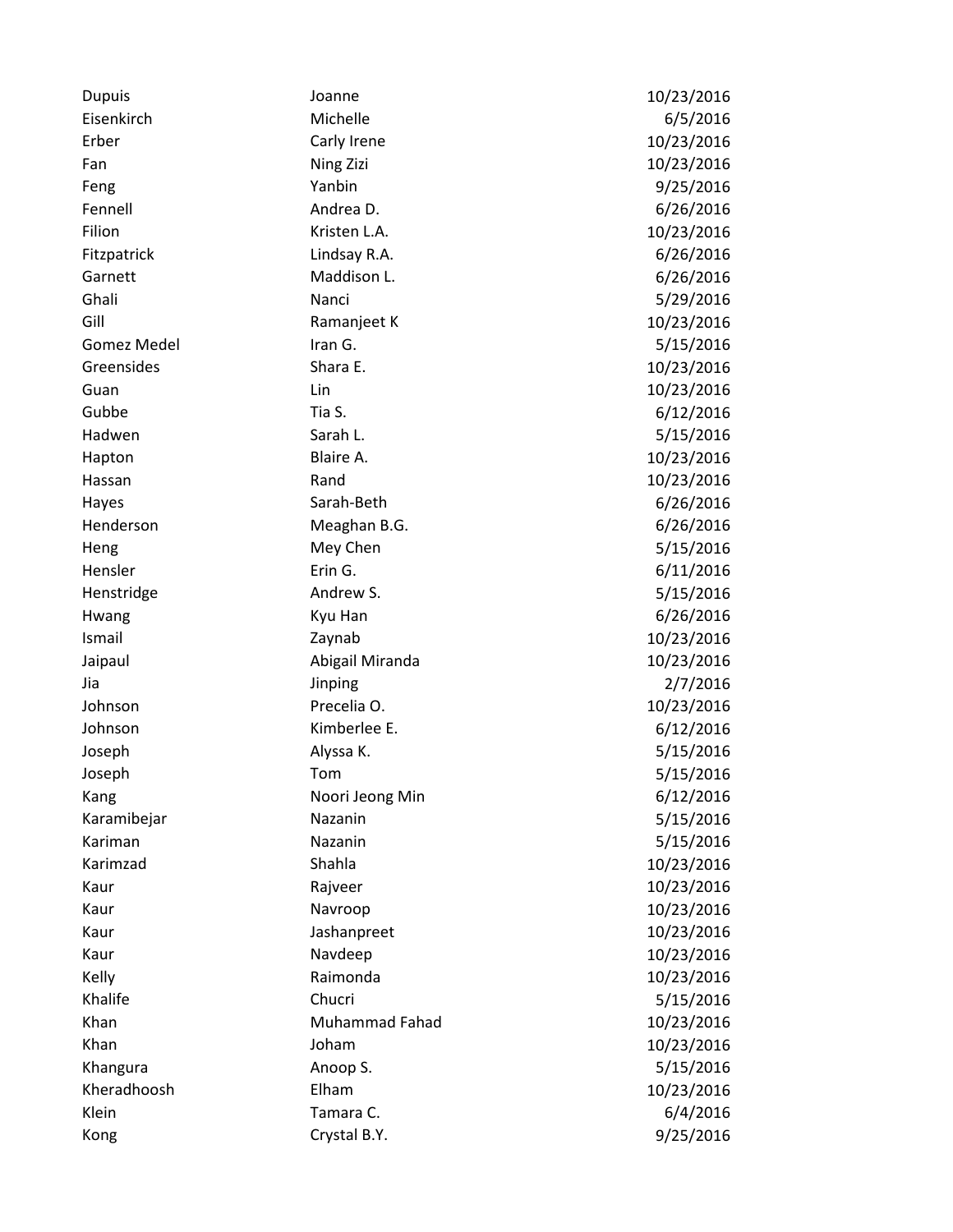| Kowalczuk      | Jadwiga         | 9/25/2016  |
|----------------|-----------------|------------|
| Krolikowski    | Crystal         | 5/15/2016  |
| Kurji          | Rehanna S.      | 5/29/2016  |
| Ladak          | Aly F.          | 10/23/2016 |
| Lanoue         | Jerralyn D.     | 5/15/2016  |
| Latino         | Valerie         | 5/15/2016  |
| Law            | Desiree P.      | 10/23/2016 |
| Lee            | Sangcheol       | 2/7/2016   |
| Lee            | Chien Yi        | 6/12/2016  |
| Legacy         | Chelsea M.      | 5/15/2016  |
| Leger          | Tara            | 6/4/2016   |
| Léger          | Annick J.       | 10/16/2016 |
| Lei            | Shuyue          | 5/15/2016  |
| Li             | Ming Fei        | 10/23/2016 |
| Li             | Juxia           | 10/23/2016 |
| Liu            | Lili            | 5/15/2016  |
| Liu            | Xinru           | 5/15/2016  |
| Liu            | Qian            | 2/7/2016   |
| Liu            | Yu              | 10/23/2016 |
| Liu            | Jing (Josie)    | 10/23/2016 |
| Liu            | Jun             | 5/15/2016  |
| Long           | Julie A.        | 5/15/2016  |
| Low            | Amanda B.       | 9/25/2016  |
| MacDonald      | Jessica Robin   | 6/26/2016  |
| Maritch        | Vezhen Ivanov   | 10/23/2016 |
| Merali         | Al-Qadir        | 5/15/2016  |
| <b>Morales</b> | Jaime-Lee D.    | 10/23/2016 |
| Morgan         | Aimee S.        | 5/15/2016  |
| Muller         | Ashley M.       | 6/5/2016   |
| Munson         | Jayna L.        | 6/5/2016   |
| Murray         | Chantel         | 5/15/2016  |
| <b>Nam</b>     | Dong Yeun       | 6/12/2016  |
| Ng             | Jefferson P.    | 10/23/2016 |
| Nguyen         | Thi Ngoc Trinh  | 10/23/2016 |
| Nguyen         | Quyen (Lily)    | 10/23/2016 |
| Nordin         | Jennifer O.     | 5/29/2016  |
| Nundloll       | Sonam           | 10/23/2016 |
| Obradovich     | Stephanie F.    | 5/15/2016  |
| Ohlhauser      | Caitlin E.      | 6/12/2016  |
| Ostonakulova   | Nazira          | 5/29/2016  |
| Pandhair       | Harjot Singh    | 10/23/2016 |
| Pang           | Xiaochen Vivian | 10/23/2016 |
| Pardinas       | Sheen           | 10/23/2016 |
| Park           | Hyeyoung        | 10/23/2016 |
| Patton         | Amy A.          | 5/15/2016  |
| Paul           | Melissa D.      | 10/23/2016 |
| Pellerin       | Ariane S.       | 6/26/2016  |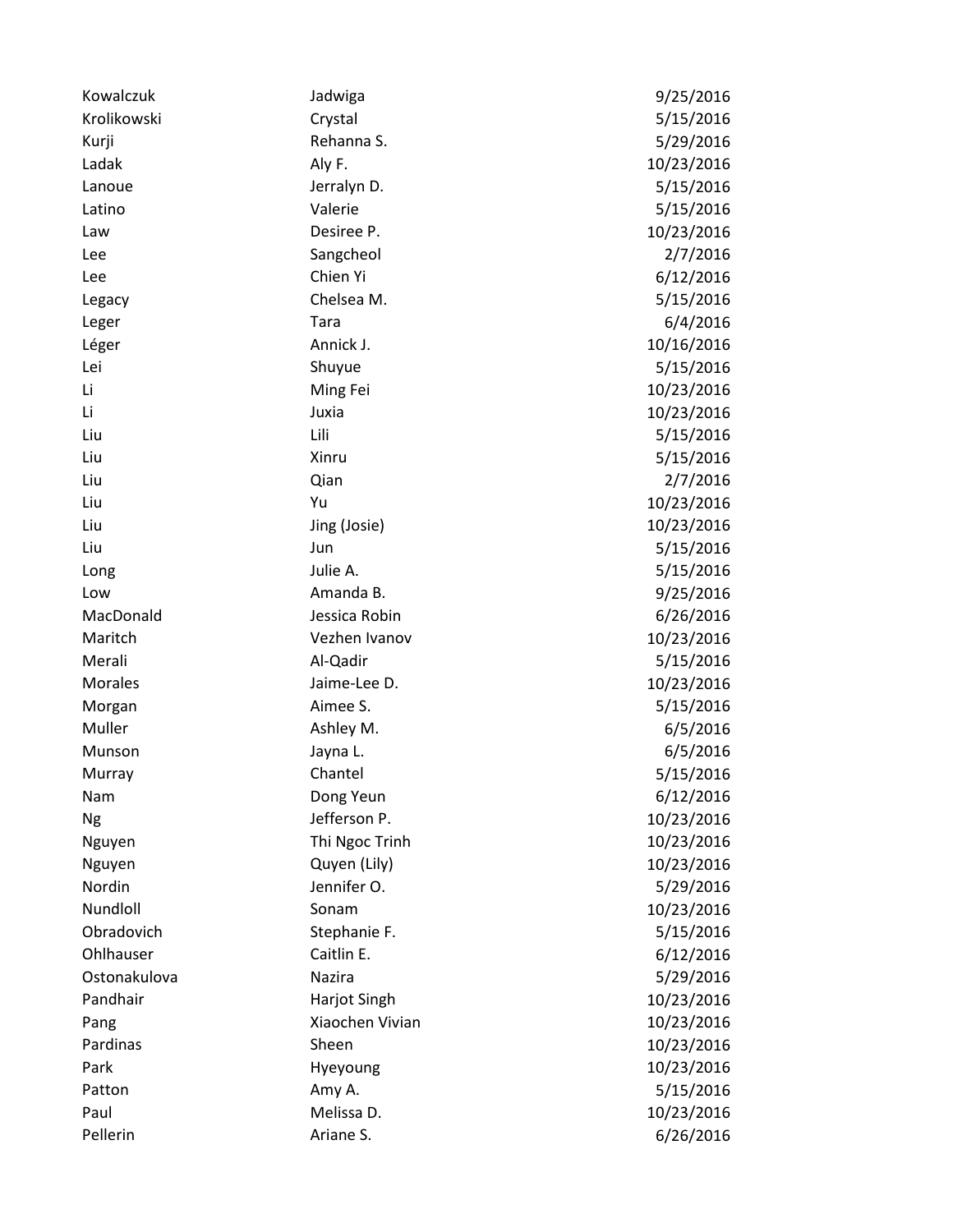| Peng              | Yu                      | 9/25/2016  |
|-------------------|-------------------------|------------|
| Phung             | Helen                   | 10/23/2016 |
| Phung             | Kelvin                  | 10/23/2016 |
| Plain             | Melody L.               | 9/25/2016  |
| Pruden            | Rebecca                 | 9/25/2016  |
| Qu                | Zhou                    | 5/15/2016  |
| Rae               | Haylee N.               | 6/26/2016  |
| Rampersad         | <b>Tarit Rye</b>        | 10/23/2016 |
| Ramshaw           | Gregory T.              | 10/23/2016 |
| Richardson        | Hannah P.               | 10/23/2016 |
| Roberts           | Suzanne C.              | 10/23/2016 |
| Rose              | Stephanie I.            | 10/23/2016 |
| Rowe              | Lyndsey                 | 10/16/2016 |
| Saini             | Kunal                   | 10/23/2016 |
| Sakhi Benarmas    | Lahcen                  | 10/23/2016 |
| Sandhu            | Maninderjit K.          | 10/23/2016 |
| Sanghavi          | Naina                   | 5/15/2016  |
| Sethi             | Tanima                  | 5/15/2016  |
| Shafaei - Arvajeh | Saeid                   | 10/23/2016 |
| Shahbaghi         | Maryam                  | 5/15/2016  |
| Shalalvand        | Maryam                  | 5/15/2016  |
| Shannon           | Katherine E.            | 10/23/2016 |
| Shenouda          | Mounir M.               | 10/23/2016 |
| Siddiqui          | Zehra                   | 10/23/2016 |
| Siek              | Keo rathana             | 5/15/2016  |
| Sondhi            | Sonia                   | 5/15/2016  |
| Sookdeb           | Yuvna                   | 10/23/2016 |
| Stillitano        | Tonya Eva Maria         | 10/23/2016 |
| Su                | Monica                  | 10/23/2016 |
| Suvajac           | Amanda                  | 6/4/2016   |
| Syed              | Qader M.                | 5/15/2016  |
| Tanawan           | Diodabel Ann Marie L.   | 10/23/2016 |
| Tariq             | Mohammed                | 10/23/2016 |
| Tat               | Calvin                  | 5/29/2016  |
| Taylor            | Makenzie Candice Sophia | 5/15/2016  |
| Tesfaye           | Andreas E.T.            | 2/7/2016   |
| Tewolde           | Tsegereda               | 5/29/2016  |
| Thai              | Khanh                   | 5/29/2016  |
| Than              | <b>Brian Hien</b>       | 5/15/2016  |
| Theriault         | Elyse S.S.              | 6/26/2016  |
| Thompson          | Lauren S.               | 5/15/2016  |
| Thomson           | Helen                   | 6/12/2016  |
| Tong              | <b>Steve Siu Ting</b>   | 10/23/2016 |
| Tran              | Phuong Thi Van          | 5/15/2016  |
| Tran              | Sam Q.                  | 10/23/2016 |
| <b>Trevors</b>    | Brooke M.               | 6/26/2016  |
| Trudgen           | Christine A             | 5/15/2016  |
|                   |                         |            |